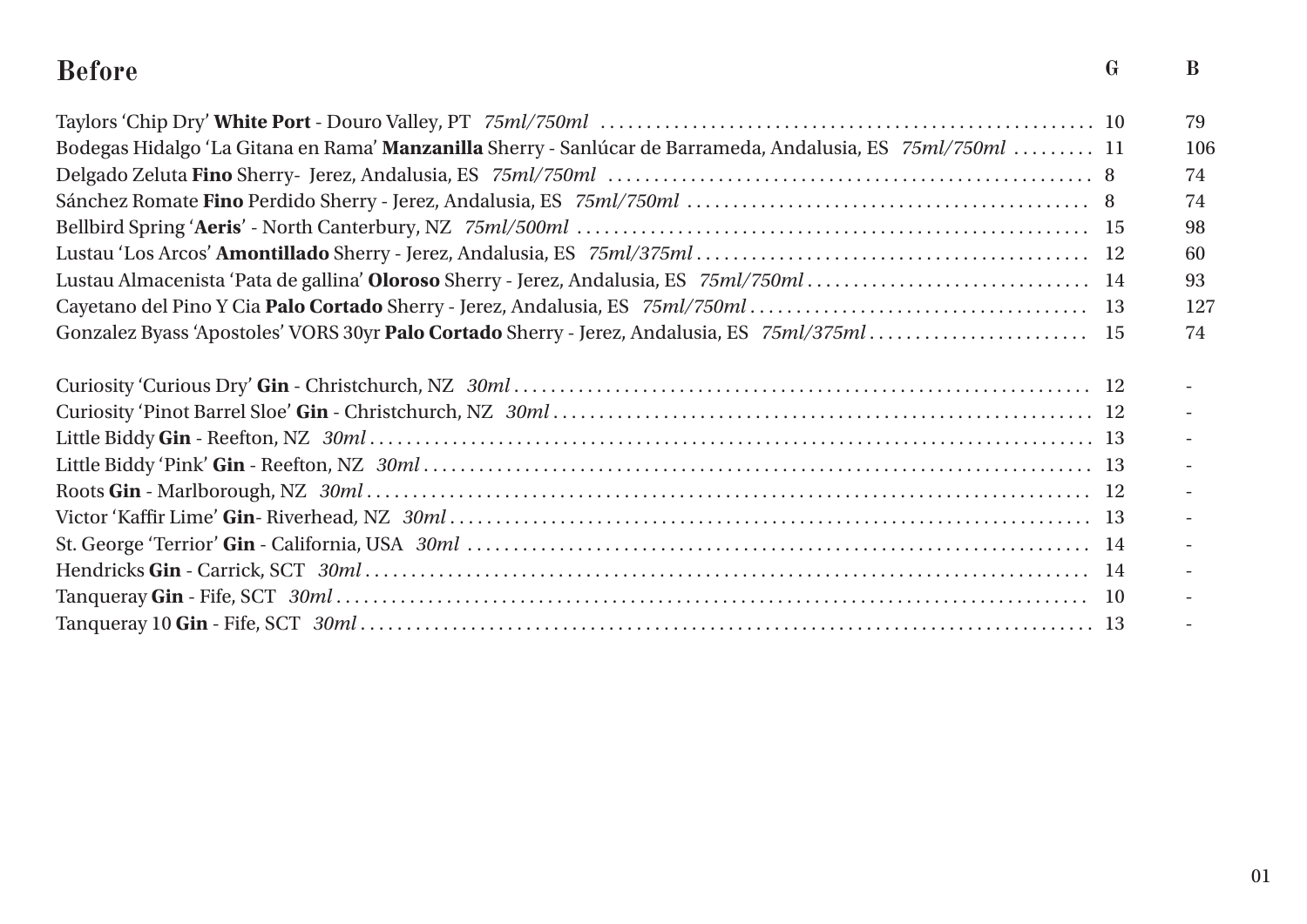| <b>Sparkling Wine</b>                                                              | T    | $\mathbf{G}$             | B   |
|------------------------------------------------------------------------------------|------|--------------------------|-----|
|                                                                                    | 40ml | 150ml                    |     |
|                                                                                    |      |                          | 74  |
|                                                                                    |      | 17.5                     | 89  |
| Quartz Reef Méthode Traditionnelle Vintage Rosé, 2016 - Bendigo, Central Otago, NZ |      |                          | 140 |
|                                                                                    |      | $\overline{\phantom{a}}$ | 80  |
|                                                                                    |      | 18                       | 88  |
|                                                                                    |      | $\equiv$                 | 88  |
| Nautilus Estate Marlborough Méthode Traditionnelle Brut, NV - Marlborough, NZ 4.6  |      | 16                       | 78  |
|                                                                                    |      |                          | 107 |
|                                                                                    |      | 13.5                     | 66  |
|                                                                                    |      |                          | 110 |
|                                                                                    |      | $\overline{\phantom{a}}$ | 52  |
|                                                                                    |      |                          | 55  |
|                                                                                    |      | 16                       | 78  |
|                                                                                    |      | 18.5                     | 92  |
|                                                                                    |      |                          | 135 |
|                                                                                    |      |                          | 140 |
|                                                                                    |      |                          | 172 |
|                                                                                    |      | $\blacksquare$           | 119 |
|                                                                                    |      | $\overline{\phantom{0}}$ | 72  |
| Taittinger 'Les Folies De La Marquetterie' Champagne, NV - Reims, Champagne, FR    |      |                          | 140 |
| Taittinger 'Comtes de Champagne' Blanc de Blancs Brut, 2008 - Reims, Champagne, FR |      | $\blacksquare$           | 440 |
|                                                                                    |      | $\overline{\phantom{a}}$ | 140 |
| Laurent-Perrier 'La Cuvée' Champagne Brut, NV - Reims, Champagne, FR (375ml)       |      |                          | 60  |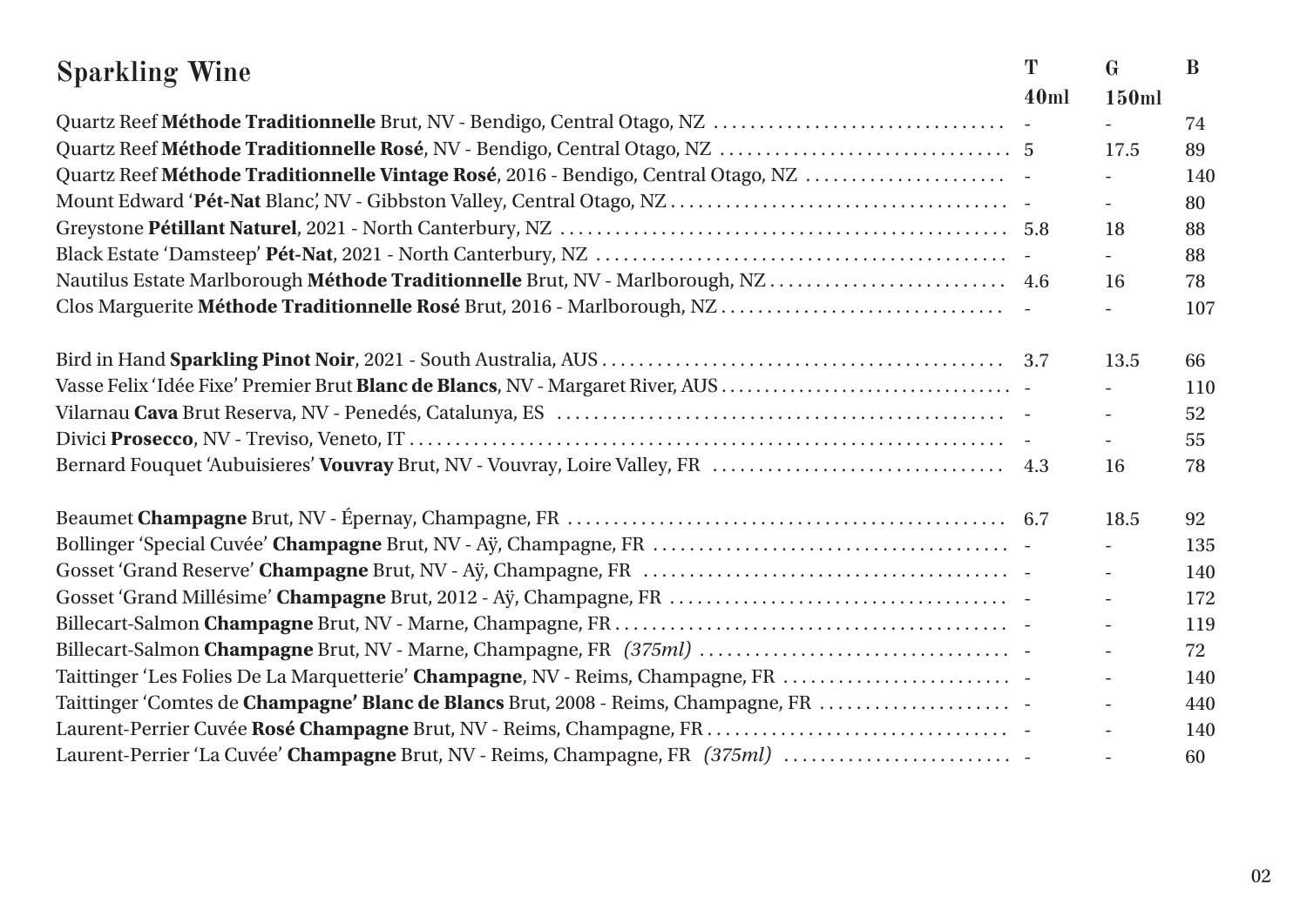| <b>White Wine</b> | T    | $\mathbf{G}$ | B   |
|-------------------|------|--------------|-----|
|                   | 40ml | 150ml        |     |
|                   |      |              | 79  |
|                   |      |              | 78  |
|                   |      |              | 75  |
|                   |      |              | 74  |
|                   |      |              | 78  |
|                   |      | 16           | 78  |
|                   |      | 15           | 74  |
|                   |      | 15           | 74  |
|                   |      |              | 79  |
|                   |      |              | 70  |
|                   |      |              | 70  |
|                   |      |              | 70  |
|                   |      | 10.5         | 51  |
|                   |      |              | 66  |
|                   |      |              | 92  |
|                   |      |              | 69  |
|                   |      | 13.5         | 66  |
|                   |      |              | 118 |
|                   |      | 16           | 79  |
|                   |      |              | 108 |
|                   |      |              | 98  |
|                   |      |              | 117 |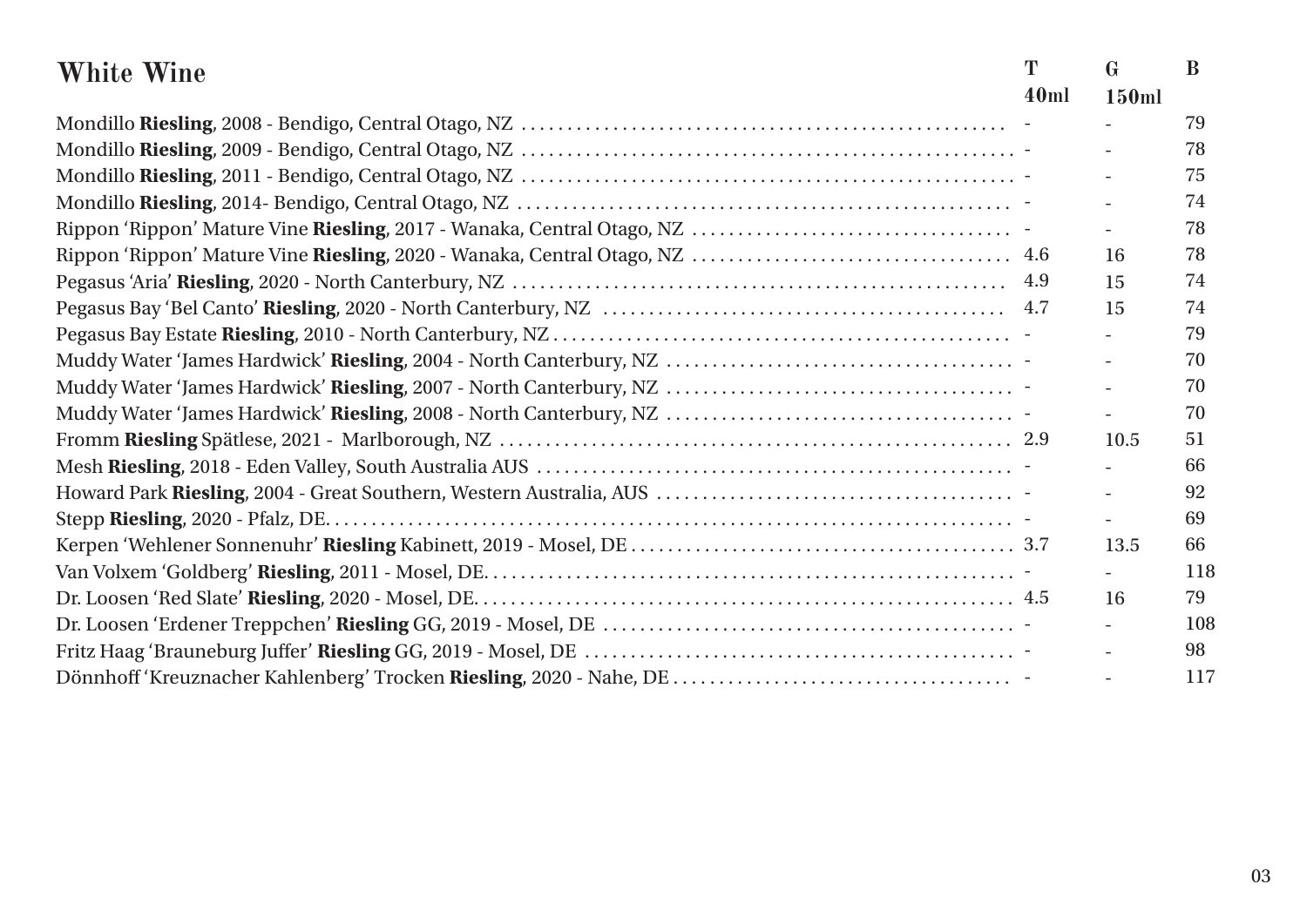| <b>White Wine</b>                                                                          | T    | $\mathbf{G}$             | B   |
|--------------------------------------------------------------------------------------------|------|--------------------------|-----|
|                                                                                            | 40ml | 150ml                    |     |
|                                                                                            |      |                          | 85  |
| Burn Cottage Riesling, Grüner Veltliner, 2018 - Cromwell, Central Otago, NZ                |      | $\overline{\phantom{a}}$ | 83  |
|                                                                                            |      | 13                       | 65  |
|                                                                                            |      | 11.5                     | 57  |
|                                                                                            |      | 11                       | 54  |
|                                                                                            |      | 11.5                     | 57  |
|                                                                                            |      |                          | 68  |
|                                                                                            |      |                          | 68  |
|                                                                                            |      | 15                       | 74  |
|                                                                                            |      | 19                       | 94  |
|                                                                                            |      | $\overline{a}$           | 72  |
|                                                                                            |      | $\frac{1}{2}$            | 138 |
|                                                                                            |      | $\frac{1}{2}$            | 64  |
|                                                                                            |      |                          | 59  |
|                                                                                            |      |                          | 85  |
|                                                                                            |      | 14.5                     | 72  |
|                                                                                            |      | 16                       | 79  |
|                                                                                            |      |                          | 82  |
|                                                                                            |      | $\frac{1}{2}$            | 62  |
| Ferraton Père et Fils 'Les Oliviers' Saint-Joseph Blanc, 2013 - Saint-Joseph, Rhone, FR    |      | $\overline{a}$           | 144 |
| Famille Perrin 'Coudoulet de Beaucastel' Cotes-du-Rhone, 2020 - Cotes-du-Rhone, Rhone, FR. |      |                          | 121 |
| Domaines Schlumberger 'Les Princes Abbés' Gewürztraminer, 2018 - Alsace, FR  5.2           |      | 17.5                     | 87  |
|                                                                                            |      | 14                       | 69  |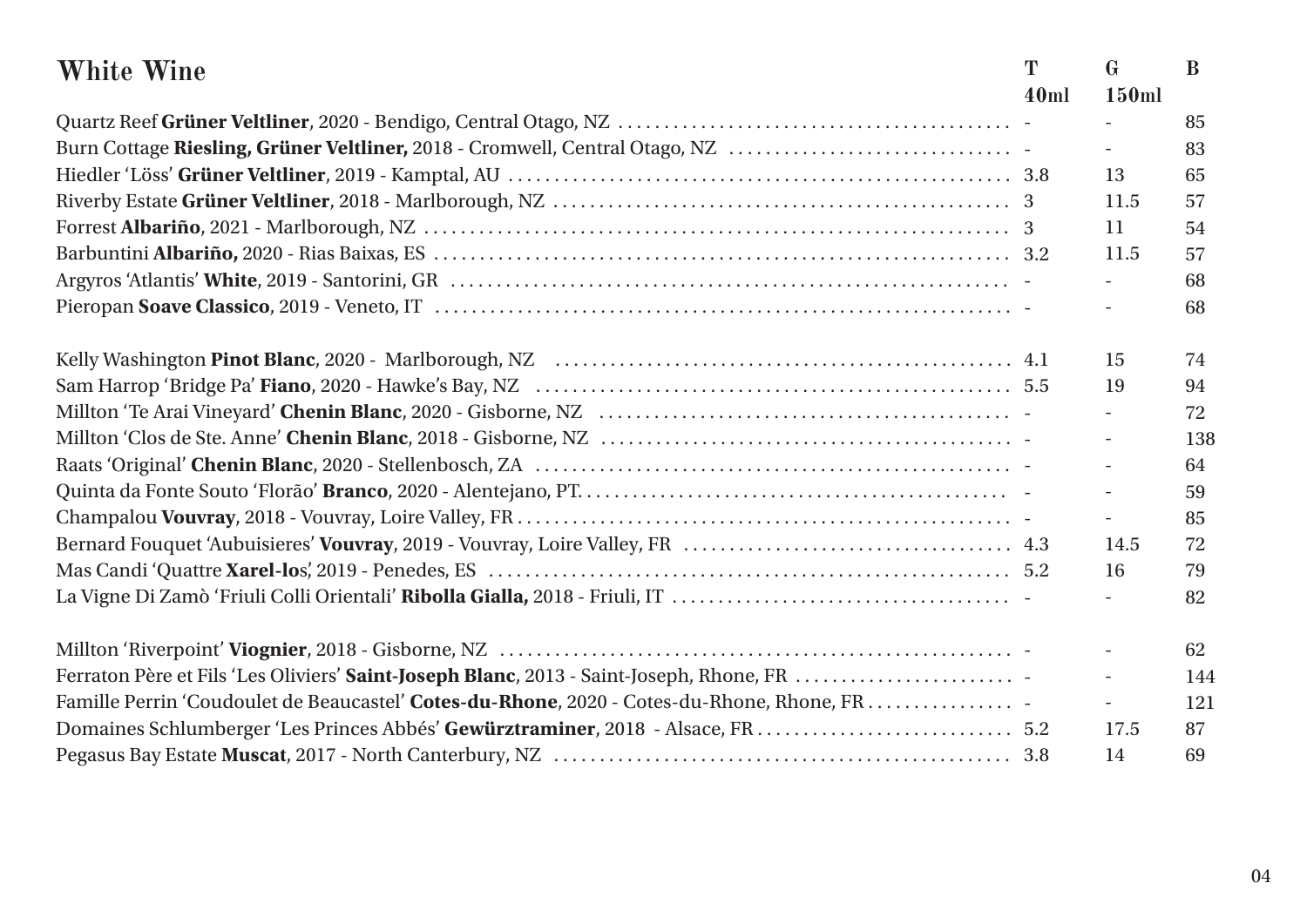| White Wine | T    | G                        | B  |
|------------|------|--------------------------|----|
|            | 40ml | <b>150ml</b>             |    |
|            |      | 13                       | 65 |
|            |      | 14                       | 69 |
|            |      |                          | 69 |
|            |      | 10                       | 49 |
|            |      | 13                       | 65 |
|            |      | $\overline{\phantom{a}}$ | 36 |
|            |      | 12                       | 59 |
|            |      | $\overline{\phantom{a}}$ | 98 |
|            |      | 18                       | 88 |
|            |      |                          | 89 |
|            |      | 14                       | 68 |
|            |      | 12                       | 59 |
|            |      | 14                       | 70 |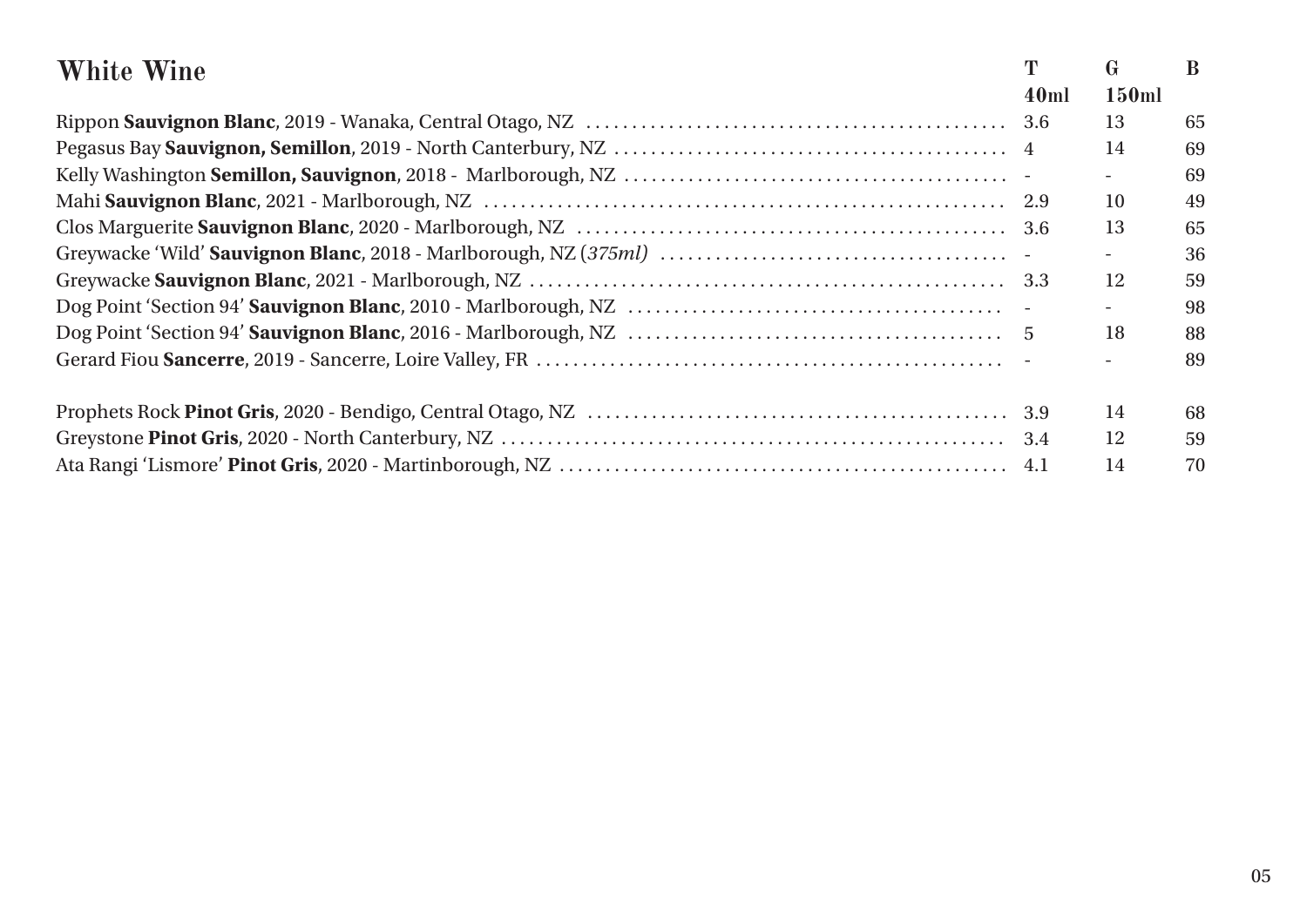| <b>White Wine</b>                                                            | T            | $\mathbf{G}$ | B   |
|------------------------------------------------------------------------------|--------------|--------------|-----|
|                                                                              | 40ml         | 150ml        |     |
|                                                                              | 6.5          | 19.5         | 98  |
|                                                                              |              |              | 75  |
|                                                                              | 4.4          | 15           | 75  |
|                                                                              | 5.5          | 18           | 88  |
|                                                                              | $\mathbb{L}$ |              | 155 |
|                                                                              |              |              | 118 |
|                                                                              | 4.3          | 14.5         | 72  |
|                                                                              |              |              | 160 |
|                                                                              |              |              | 160 |
|                                                                              |              |              | 98  |
|                                                                              |              |              | 105 |
|                                                                              |              |              | 140 |
|                                                                              |              | 13.5         | 66  |
|                                                                              |              |              | 120 |
|                                                                              |              | 17.5         | 85  |
|                                                                              |              |              | 138 |
| Kumeu River Estate 'Mate's Vineyard' Chardonnay, 2020 - Kumeu, Auckland, NZ  |              |              | 138 |
|                                                                              |              |              | 120 |
| Leeuwin Art Series Chardonnay, 2017 - Margaret River, Western Australia, AUS |              |              | 175 |
|                                                                              |              | 17.5         | 85  |
|                                                                              |              |              | 124 |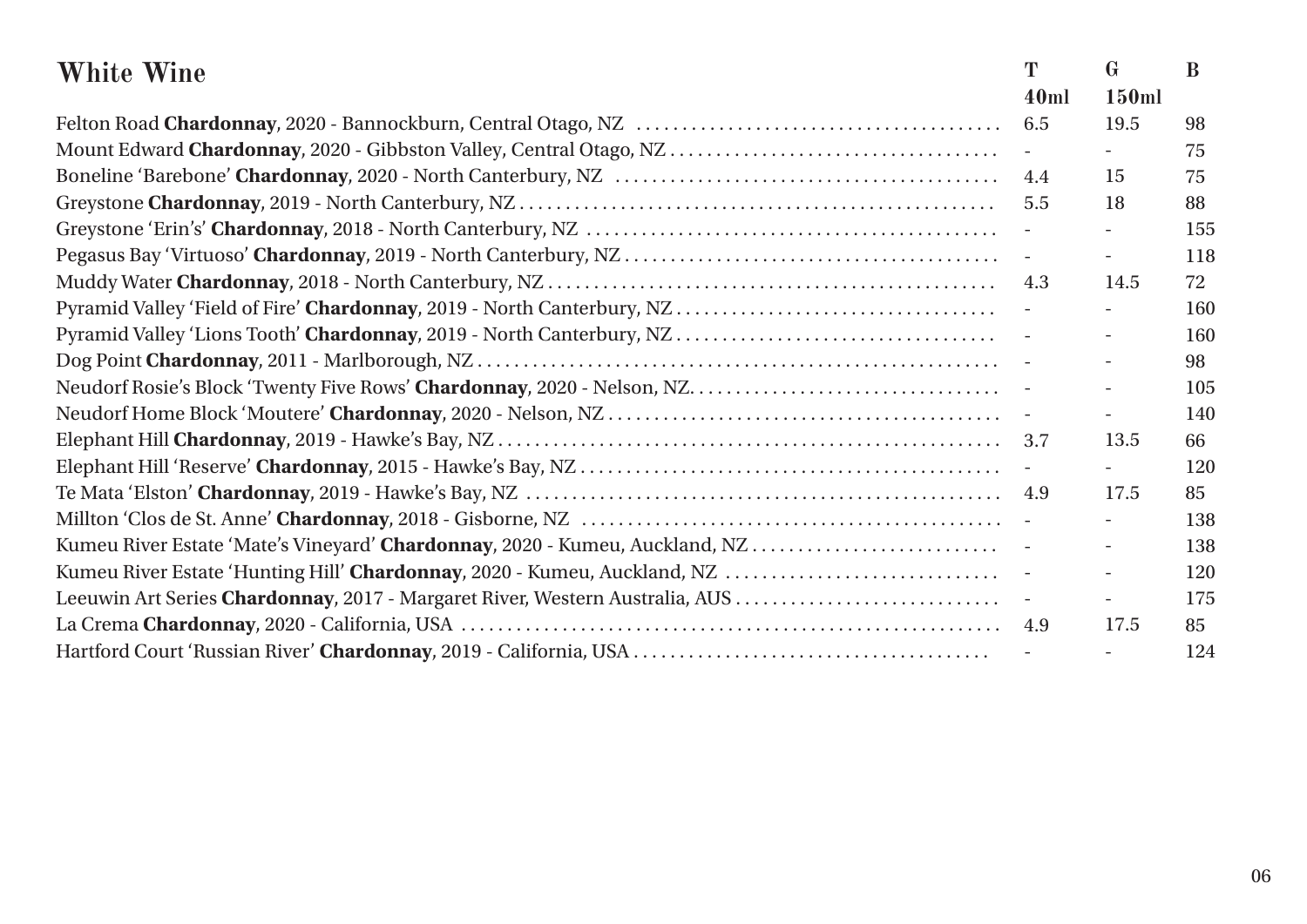| <b>White Wine</b>                                                                                 | T    | $\mathbf{G}$             | B   |
|---------------------------------------------------------------------------------------------------|------|--------------------------|-----|
|                                                                                                   | 40ml | 150ml                    |     |
|                                                                                                   |      | 22                       | 109 |
| Morey-Coffinet 'Les Pucelles' Puligny-Montrachet 1er Cru, 2017 - Côte de Beaune, Burgundy, FR.    |      |                          | 220 |
| Domaine de Montille 'Champ Gain' Puligny-Montrachet 1er Cru, 2016 - Côte de Beaune, Burgundy, FR. |      |                          | 226 |
| Domaine de Montille 'Les Perrières' Meursault 1er Cru, 2017 - Côte de Beaune, Burgundy, FR.       |      | $\overline{a}$           | 290 |
|                                                                                                   |      | 16                       | 78  |
|                                                                                                   |      |                          | 79  |
| Domaine Testut 'Montée de Tonnerre' Chablis 1er Cru, 2018 - Chablis, Burgundy, FR                 |      |                          | 115 |
| Thomas Pico Pattes Loup 'Vent d' Ange' Chablis, 2017 - Chablis, Burgundy, FR                      |      |                          | 120 |
| Thomas Pico Pattes Loup 'Vaillons' Chablis 1er Cru, 2017 - Chablis, Burgundy, FR                  |      |                          | 167 |
|                                                                                                   |      |                          | 58  |
|                                                                                                   |      |                          | 120 |
|                                                                                                   |      |                          | 188 |
|                                                                                                   |      | $\overline{\phantom{a}}$ | 175 |
|                                                                                                   |      |                          | 120 |
|                                                                                                   |      | $-$                      | 85  |
|                                                                                                   |      | 25                       | 123 |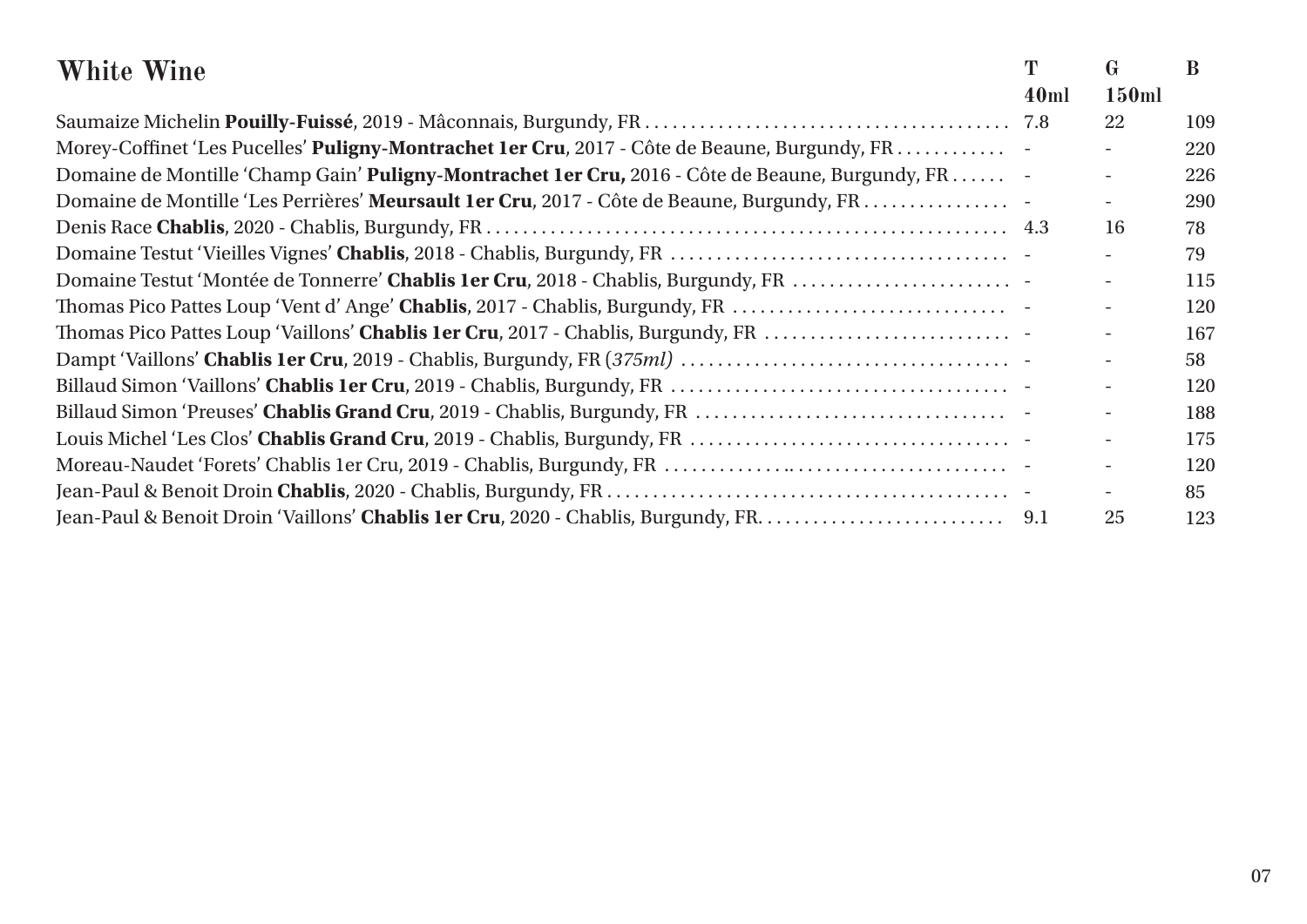| <b>Orange/Skin Contact Wine</b> | T G B      |      |
|---------------------------------|------------|------|
|                                 | 40ml 150ml |      |
|                                 |            | - 80 |
|                                 |            |      |

# **Rosé Wine**

|                       |      | 16.5  | 80  |
|-----------------------|------|-------|-----|
|                       |      | 13    | 64  |
|                       |      |       | 75  |
|                       |      | 13.5  | 68  |
|                       |      | 12    | 59  |
|                       |      | 16.5  | 80  |
|                       | 3.9  | 13.5  | 67  |
|                       |      |       |     |
| <b>Light Red Wine</b> | 40ml | 150ml |     |
|                       |      | 14.5  | 72  |
|                       |      | 15    | 74  |
|                       |      |       | 119 |
|                       |      | 17    | 85  |
|                       |      | 13    | 64  |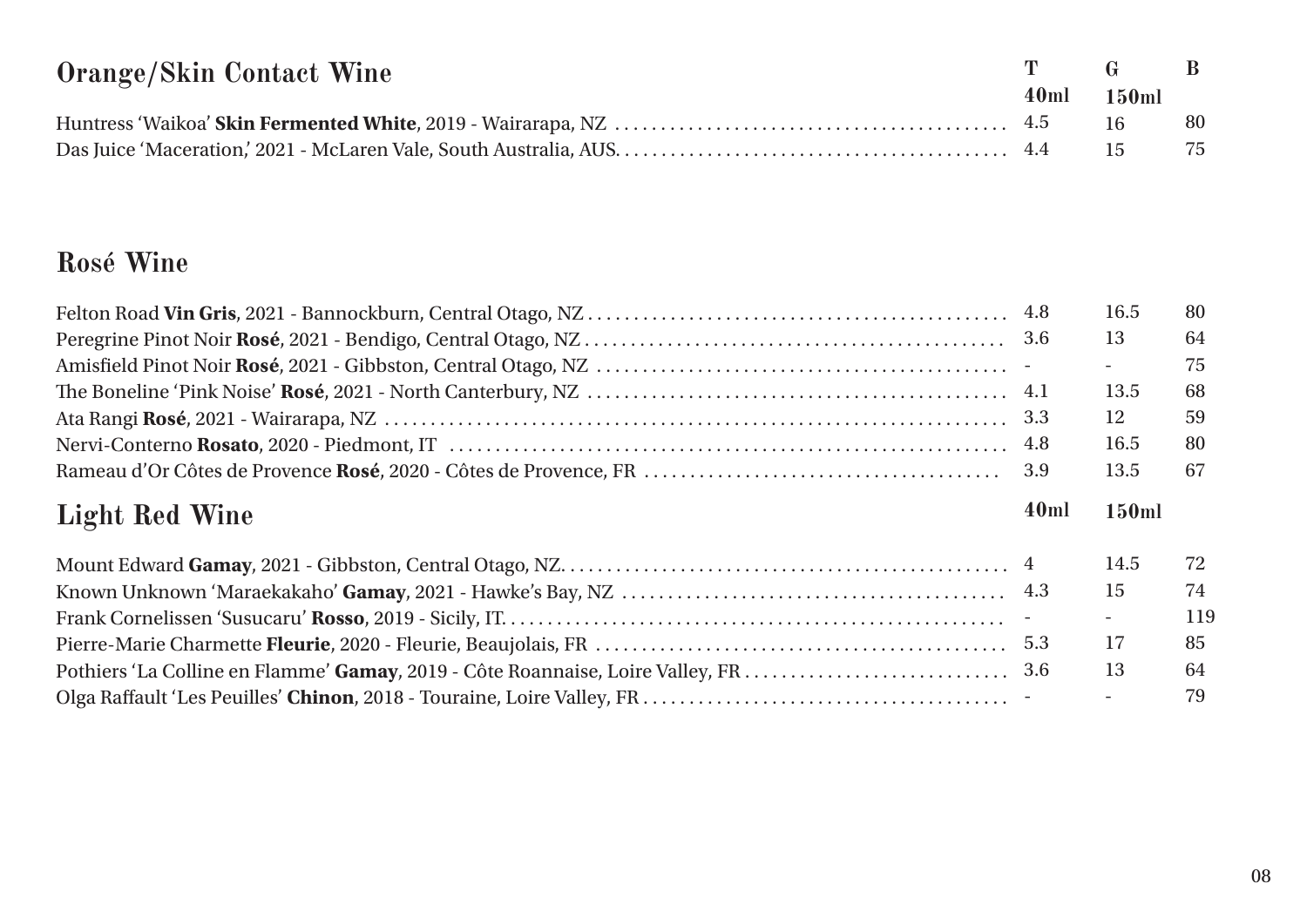| <b>Red Wine</b>                                                              | T<br>40ml | $\mathbf G$<br>150ml | B   |
|------------------------------------------------------------------------------|-----------|----------------------|-----|
| Two Paddocks 'Last Chance' Pinot Noir, 2019 - Alexandra, Central Otago, NZ   |           |                      | 140 |
|                                                                              |           | 14                   | 70  |
|                                                                              |           |                      | 88  |
| Amisfield 'Breakneck' Reserve Pinot Noir, 2019 - Gibbston, Central Otago, NZ |           |                      | 135 |
|                                                                              |           |                      | 187 |
| Felton Road 'Bannockburn' Pinot Noir, 2020 - Bannockburn, Central Otago, NZ  |           |                      | 98  |
|                                                                              |           |                      | 152 |
|                                                                              |           |                      | 118 |
|                                                                              | 8.3       | 19.5                 | 98  |
|                                                                              | 4.5       | 16.5                 | 81  |
|                                                                              | 8.3       | 19.5                 | 98  |
|                                                                              |           |                      | 109 |
|                                                                              |           |                      | 98  |
|                                                                              | 4.9       | 17.5                 | 89  |
|                                                                              |           |                      | 115 |
|                                                                              |           |                      | 88  |
|                                                                              | 4.9       | 17                   | 155 |
|                                                                              |           |                      |     |
|                                                                              |           |                      | 135 |
|                                                                              |           |                      | 105 |
|                                                                              |           | 21                   | 105 |
|                                                                              |           |                      | 80  |
|                                                                              |           |                      | 120 |
|                                                                              |           |                      | 192 |
|                                                                              | 5.6       | 18.5                 | 92  |
|                                                                              |           |                      | 195 |
|                                                                              |           |                      | 160 |
|                                                                              |           |                      | 195 |
|                                                                              |           |                      | 160 |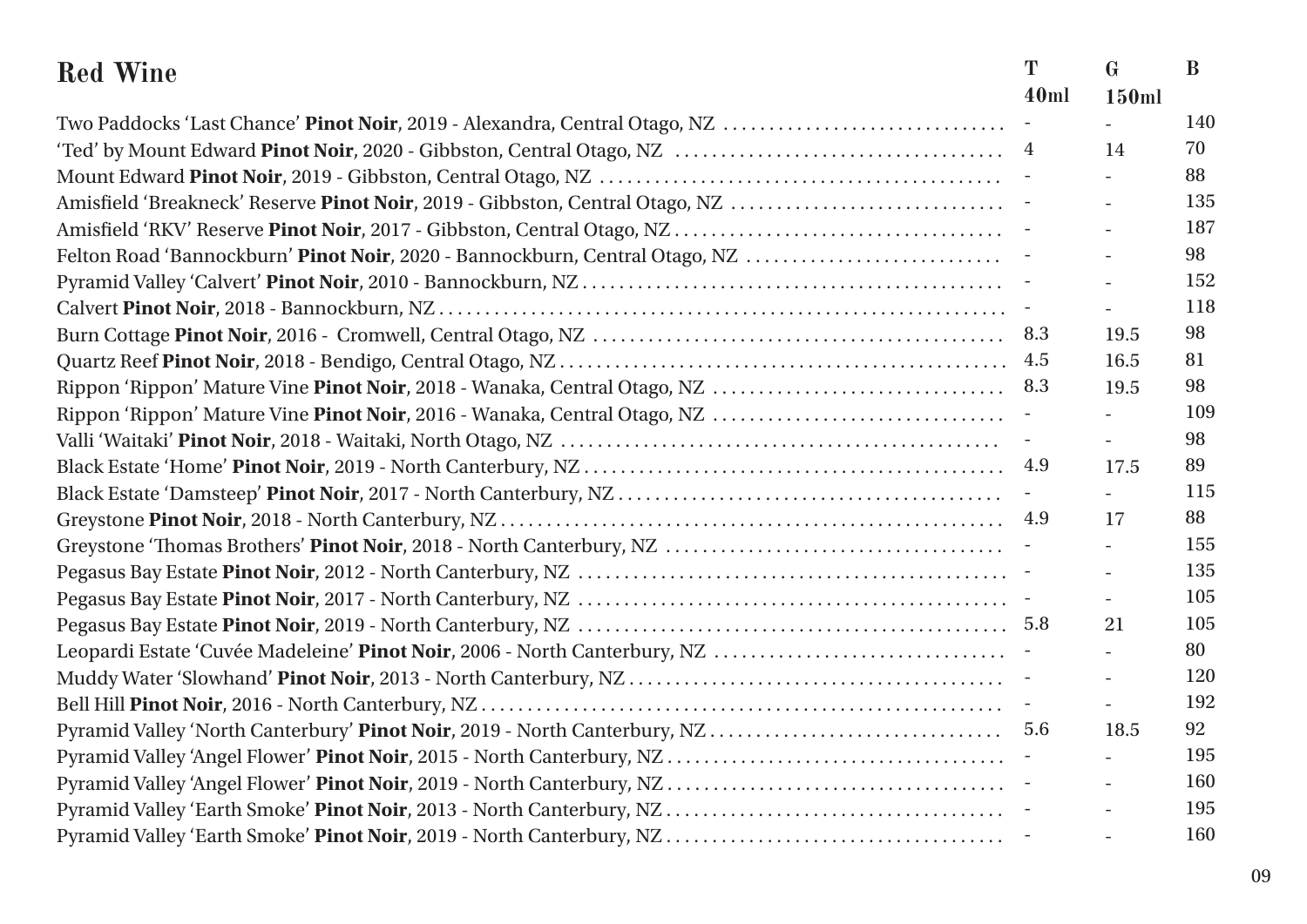| <b>Red Wine</b>                                                                                    | T    | $\mathbf G$              | B   |
|----------------------------------------------------------------------------------------------------|------|--------------------------|-----|
|                                                                                                    | 40ml | 150ml                    |     |
|                                                                                                    |      |                          | 199 |
|                                                                                                    |      |                          | 78  |
|                                                                                                    |      |                          | 69  |
|                                                                                                    |      |                          | 129 |
|                                                                                                    |      |                          | 98  |
|                                                                                                    |      |                          | 118 |
|                                                                                                    |      |                          | 82  |
|                                                                                                    |      | 17                       | 85  |
|                                                                                                    |      |                          | 239 |
| Domaine des Croix 'Beaune Les Cents Vignes' Beaune 1er Cru, 2017 - Côte de Beaune, Burgundy, FR.   |      |                          | 147 |
| Anne Gros 'La Combe d'Orveau' Chambolle-Musigny, 2017 - Côte de Nuits, Burgundy, FR.               |      |                          | 197 |
|                                                                                                    |      |                          | 106 |
| Anne et Herve Sigaut 'Derriere Le Four' Chambolle-Musigny, 2013 - Côte de Nuits, Burgundy, FR.     |      | $\overline{\phantom{a}}$ | 135 |
| Anne et Herve Sigaut 'Les Sentiers' Chambolle-Musigny 1er Cru, 2017 - Côte de Nuits, Burgundy, FR. |      |                          | 237 |
| Sylvain Cathiard 'Aux Murgers' Nuits St. Georges 1er Cru, 2014 - Côte de Nuits, Burgundy, FR.      |      |                          | 303 |
| Domaine Fourrier 'Cherbaudes' 1er Cru Gevrey-Chambertin, 2016 - Côte de Nuits, Burgundy, FR.       |      |                          | 325 |
|                                                                                                    |      |                          | 184 |
| Domaine de la Vougeraie 'Les Evocelles' Gevrey-Chambertin, 2011 - Côte de Nuits, Burgundy, FR.     |      |                          | 158 |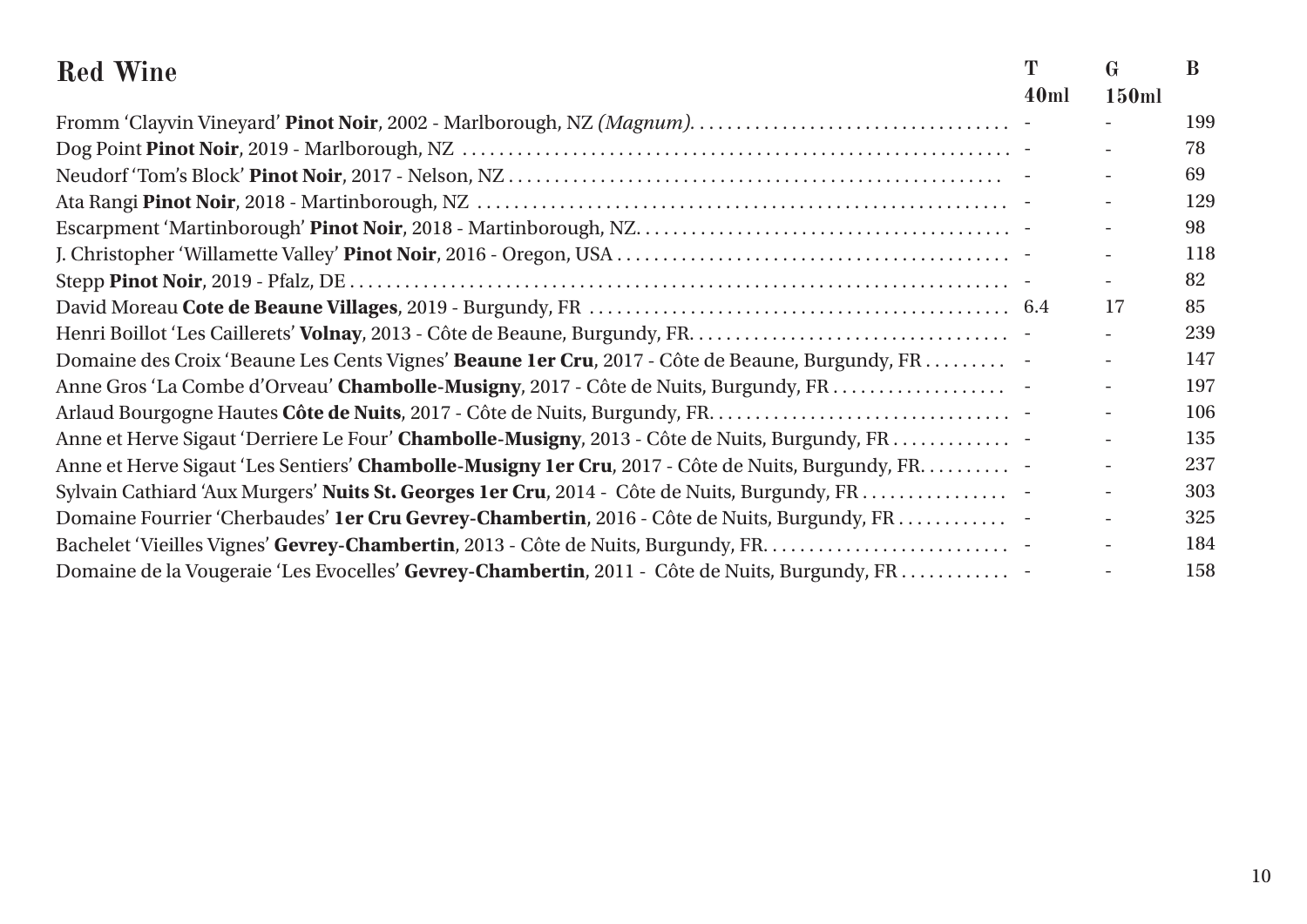| <b>Red Wine</b>                                                                           | T    | $\mathbf{G}$             | B   |
|-------------------------------------------------------------------------------------------|------|--------------------------|-----|
|                                                                                           | 40ml | 150ml                    |     |
|                                                                                           | 3.3  | 12                       | 60  |
| Canalicchio Di Sopra Brunello di Montalcino 2016 - Brunello di Montalcino, Tuscany, IT    |      |                          | 174 |
| San Giorgio 'Ugolforte' Brunello di Montalcino 2016 - Brunello di Montalcino, Tuscany, IT |      | $\overline{\phantom{a}}$ | 145 |
|                                                                                           |      | 19.5                     | 98  |
|                                                                                           |      |                          | 118 |
|                                                                                           |      | $\overline{\phantom{a}}$ | 163 |
|                                                                                           |      |                          | 134 |
|                                                                                           |      |                          | 140 |
|                                                                                           |      | $\overline{\phantom{a}}$ | 110 |
|                                                                                           |      | $\overline{\phantom{a}}$ | 118 |
|                                                                                           |      | 26                       | 125 |
|                                                                                           |      |                          | 175 |
|                                                                                           |      | 15.5                     | 77  |
|                                                                                           |      | $\overline{a}$           | 131 |
| Produttori del Barbaresco, Barbaresco Riserva 'Rabaja', 2007 - Piedmont, IT               |      | $\overline{\phantom{a}}$ | 178 |
|                                                                                           |      | $\overline{\phantom{a}}$ | 140 |
|                                                                                           |      | $\overline{\phantom{a}}$ | 140 |
| Produttori del Barbaresco, Barbaresco Riserva 'Montestefano', 2007 - Piedmont, IT         |      |                          | 178 |
|                                                                                           |      |                          | 54  |
|                                                                                           |      |                          | 98  |
|                                                                                           |      |                          | 89  |
|                                                                                           |      | 15.5                     | 77  |
|                                                                                           |      |                          | 98  |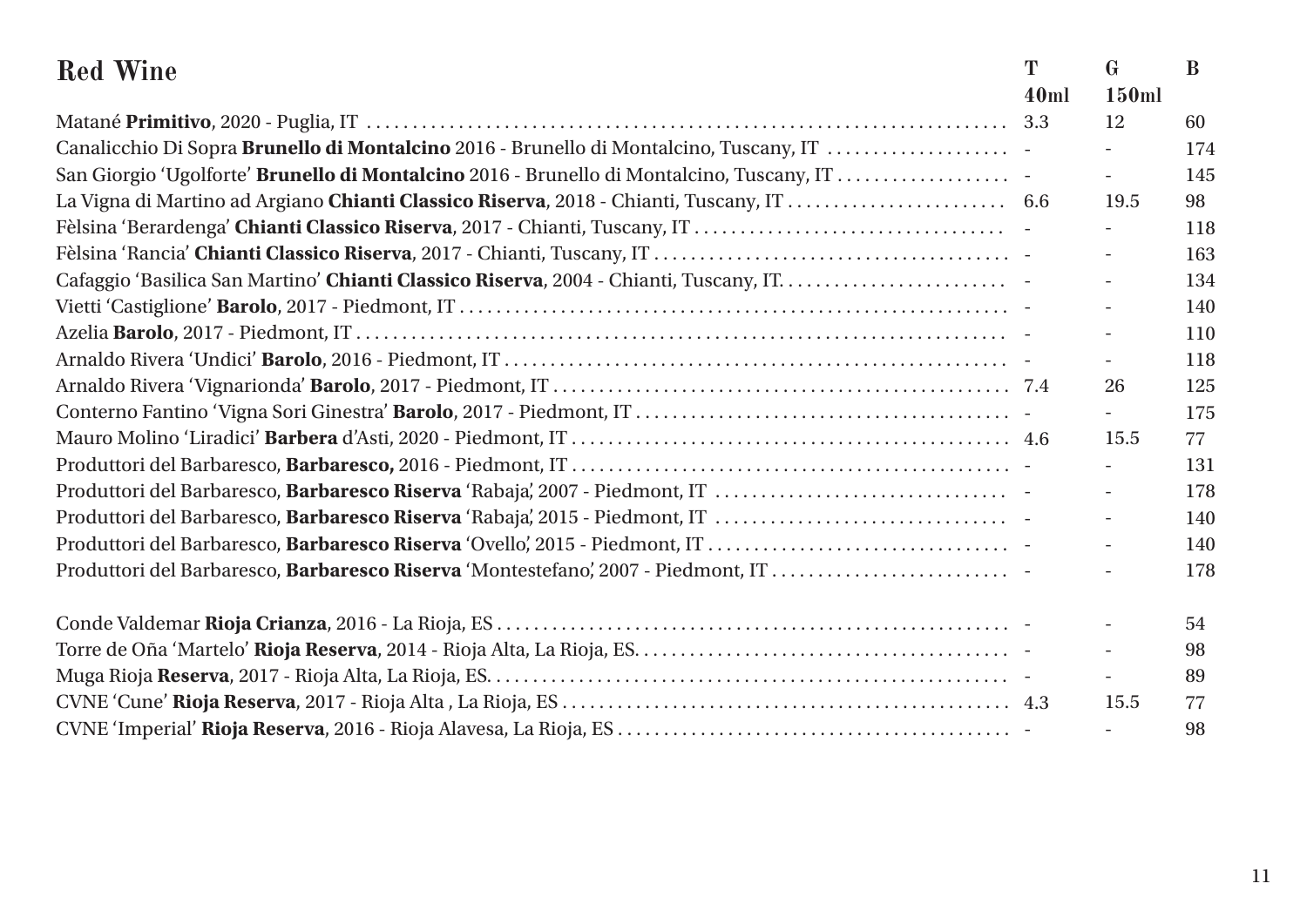| <b>Red Wine</b>                                                                                        | T              | $\mathbf{G}$             | $\bf{B}$ |
|--------------------------------------------------------------------------------------------------------|----------------|--------------------------|----------|
|                                                                                                        | 40ml           | 150ml                    |          |
|                                                                                                        |                |                          | 79       |
|                                                                                                        |                |                          | 77       |
|                                                                                                        |                | 16                       | 79       |
|                                                                                                        |                |                          | 115      |
|                                                                                                        |                | $\overline{\phantom{0}}$ | 98       |
| Penfolds Collection 'St Henri' Shiraz, 2013 - Multi-regional blend, South Australia, AUS               |                | $\overline{\phantom{0}}$ | 237      |
|                                                                                                        |                | 15                       | 74       |
| Two Hands 'Lily's Garden' Shiraz, 2016 - McLaren Vale, South Australia, AUS.                           |                | $\overline{\phantom{a}}$ | 138      |
|                                                                                                        |                |                          | 180      |
|                                                                                                        |                |                          | 175      |
| Equis 'Domaine des Lises' Crozes-Hermitage, 2017 - Crozes-Hermitage, Northern Rhone, FR.               |                |                          | 97       |
|                                                                                                        |                |                          | 168      |
|                                                                                                        | 3.2            | 12                       |          |
| Yalumba 'Barossa Bush Vine Grenache', 2019 - Barossa Valley, South Australia, AUS                      | $\overline{4}$ | 14.5                     | 58       |
|                                                                                                        | 3              | 11                       | 72       |
|                                                                                                        |                | 11.5                     | 55       |
|                                                                                                        |                |                          | 57       |
|                                                                                                        |                |                          | 144      |
| Famille Perrin 'Château de Beaucastel' Châteauneuf-du-Pape, 2018 - Châteauneuf-du-Pape, Rhone, FR  7.4 |                | 22                       | 234      |
| Domaine du Vieux Lazaret Châteauneuf-du-Pape, 2018 - Châteauneuf-du-Pape, Rhône, FR                    |                | $\equiv$                 | 109      |
|                                                                                                        |                |                          | 198      |
| Domaine de la Charbonnière 'Cuvée Vieilles Vignes,' 2015 - Châteauneuf-du-Pape, Rhône, FR.             |                |                          | 195      |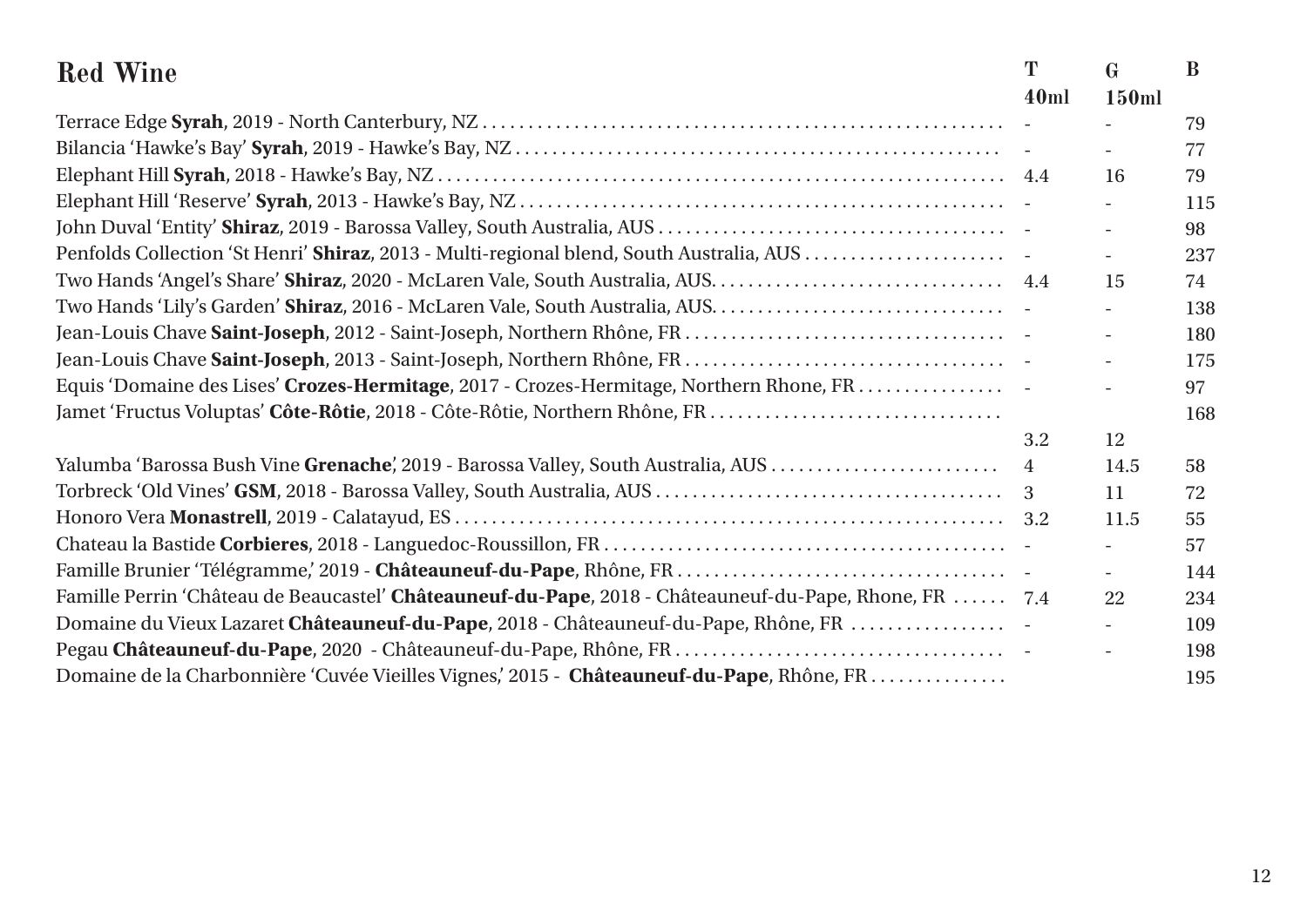| <b>Red Wine</b>                                                                                | T                        | $\mathbf{G}$             | B    |
|------------------------------------------------------------------------------------------------|--------------------------|--------------------------|------|
|                                                                                                | 40ml                     | 150ml                    |      |
|                                                                                                | 5.4                      | 17                       | 85   |
|                                                                                                | 3.9                      | 14                       | 69   |
|                                                                                                | 3.1                      | 11.5                     | 56   |
|                                                                                                | 4.6                      | 16.5                     | 80   |
| Francis Ford Coppola 'Diamond Collection' Zinfandel, 2018 - California, USA                    | 4.3                      | 15.5                     | 77   |
| Kir Yianni 'Yianakohori Hills' Xinomavro, Merlot, Syrah, 2018 - Naoussa, GR                    | 4.3                      | 15.5                     | 77   |
| Pegasus Bay 'Maestro' Merlot, Cabernet Sauvignon, Malbec, 2016 - North Canterbury, NZ          |                          |                          | 110  |
|                                                                                                |                          | $\blacksquare$           | 72   |
|                                                                                                |                          | $\equiv$                 | 98   |
| Boneline 'Iridium' Cabernet Franc, Merlot, Cabernet Sauvignon, 2016 - North Canterbury, NZ     | 6                        | 18.5                     | 92   |
| Sam Harrop Grand Amateur 'Merchant' Cabernet Franc, 2019 - Hawke's Bay, NZ                     | 5.3                      | 19                       | 98   |
|                                                                                                | 4.3                      | 15.5                     | 77   |
|                                                                                                |                          | $\overline{\phantom{0}}$ | 82   |
| Te Mata 'Coleraine' Cabernet Sauvignon, Merlot, Cabernet Franc, 2014 - Hawke's Bay, NZ         |                          | $\blacksquare$           | 243  |
| Te Mata 'Coleraine' Cabernet Sauvignon, Merlot, Cabernet Franc, 2015 - Hawke's Bay, NZ         |                          | $\overline{\phantom{0}}$ | 243  |
| Te Mata 'Coleraine' Cabernet Sauvignon, Merlot, Cabernet Franc, 2018 - Hawke's Bay, NZ         |                          | $\sim$                   | 198  |
| Te Mata 'Coleraine' Cabernet Sauvignon, Merlot, Cabernet Franc, 2019 - Hawke's Bay, NZ         |                          | $\overline{\phantom{0}}$ | 198  |
| Man O' War 'Ironclad' Cabernet Franc, Cabernet Sauvignon, 2018 - Waiheke Island, NZ            |                          | $\equiv$                 | 88   |
| Yalumba 'The Signature' Cabernet Sauvignon, Shiraz, 2015 - Barossa Valley, South Australia, AU | $\overline{\phantom{a}}$ | $\blacksquare$           | 91   |
| Vasse Felix Cabernet Sauvignon, 2018 - Margaret River, Western Australia, AU                   | 5.9                      | 18.5                     | 93   |
|                                                                                                |                          | $\overline{a}$           | 115  |
|                                                                                                | $\pm$                    | $\overline{\phantom{a}}$ | 110  |
|                                                                                                | 3.8                      | 14                       | 69   |
|                                                                                                | $\overline{\phantom{a}}$ | $\overline{\phantom{0}}$ | 867  |
|                                                                                                |                          | $\equiv$                 | 946  |
|                                                                                                |                          | $\equiv$                 | 1184 |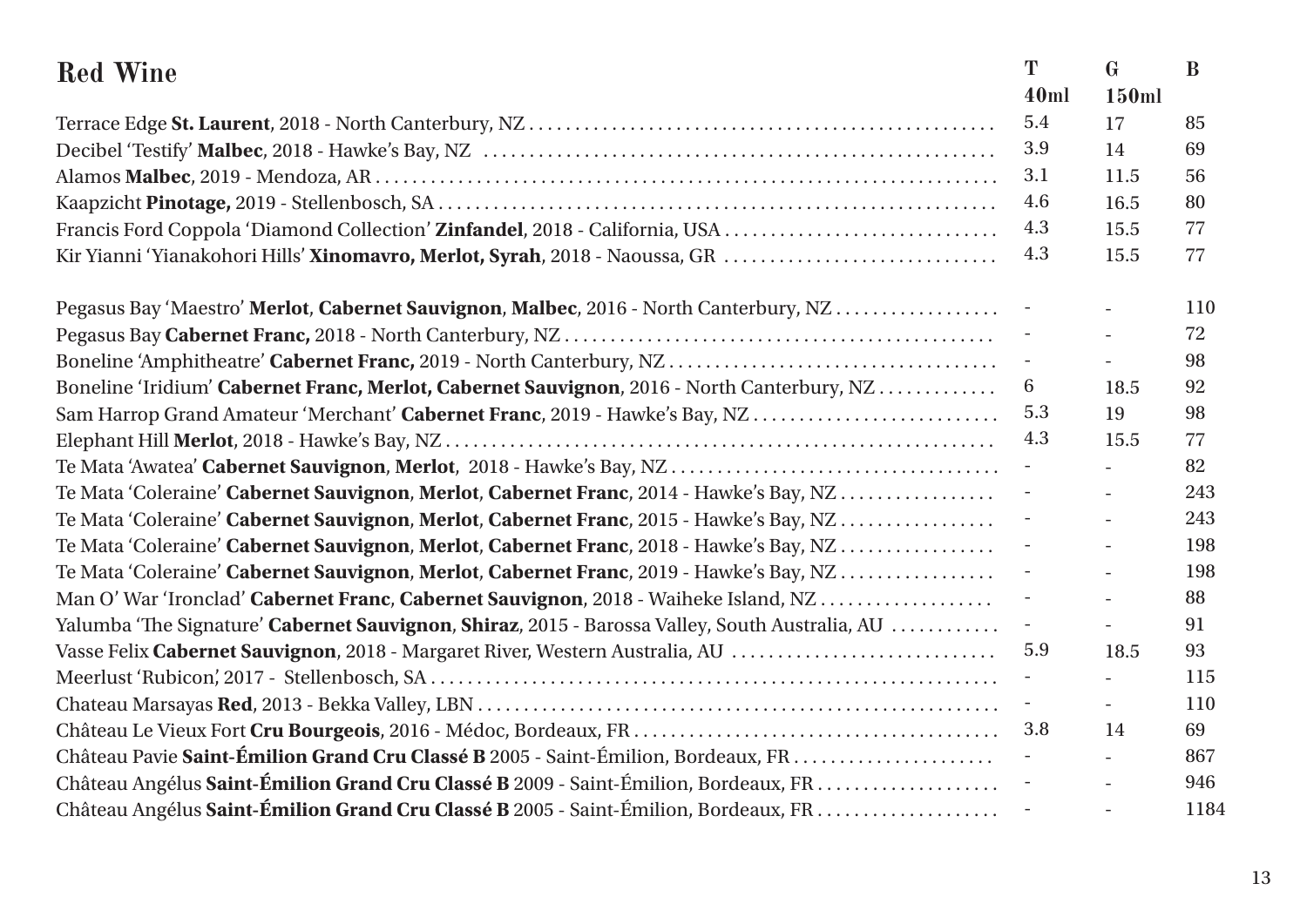# **Sweet Wine G B**

|  | - 78 |
|--|------|
|  | - 87 |
|  | - 65 |
|  | - 65 |
|  |      |

# Fortified Wine + Port

|  | 72                       |
|--|--------------------------|
|  | 55                       |
|  |                          |
|  | $-$                      |
|  |                          |
|  |                          |
|  | $\overline{\phantom{a}}$ |
|  |                          |
|  |                          |
|  | $\sim$                   |
|  | 180                      |
|  | 250                      |
|  | 340                      |